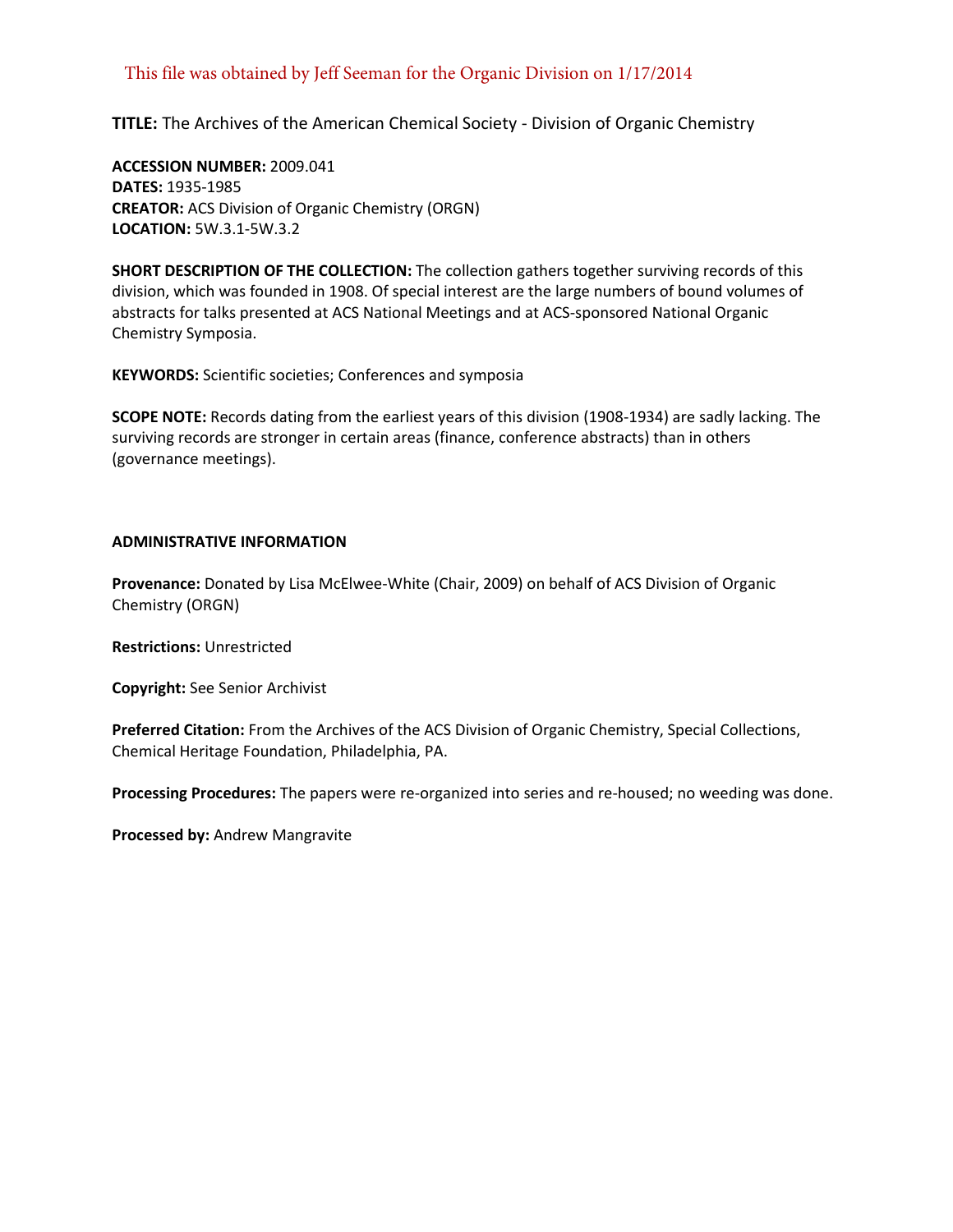#### **ACS—DIVISION OF ORGANIC CHEMISTRY**

The Organic Chemistry Division of the American Chemical Society was founded in 1908. Its first chair was Edward Curtis Franklin. Among the outstanding organic chemists who have served one-year terms as chairs of the division are Roger Adams 1921), Julius A. Nieuwland (1925), Marston T. Bogert (1926), James B. Conant (1931), Carl S. Marvel (1933), Louis F. Fieser (1943), Arthur C. Cope (1947), Paul D. Bartlett (1948), Max Tishler (1954), Karl A. Folkers (1959), John C. Sheehan (1960), Gilbert J. Stork (1967), Ronald Breslow(1971) and Ernest L. Eliel (1974). The First National Symposium on Organic Chemistry (NOS) was held in 1925. This is a biennial event, sponsored by the division. The division also sponsors numerous awards including the Roger Adams Award (first presented in 1959), the Arthur C. Cope Award (1973), The Technical Achievement Award in Organic Chemistry (TAOC, 1992), The Gassman Award (1994) and the Leete Award (1995). The division also sponsors fellowship programs for both graduate and undergraduate students in the field.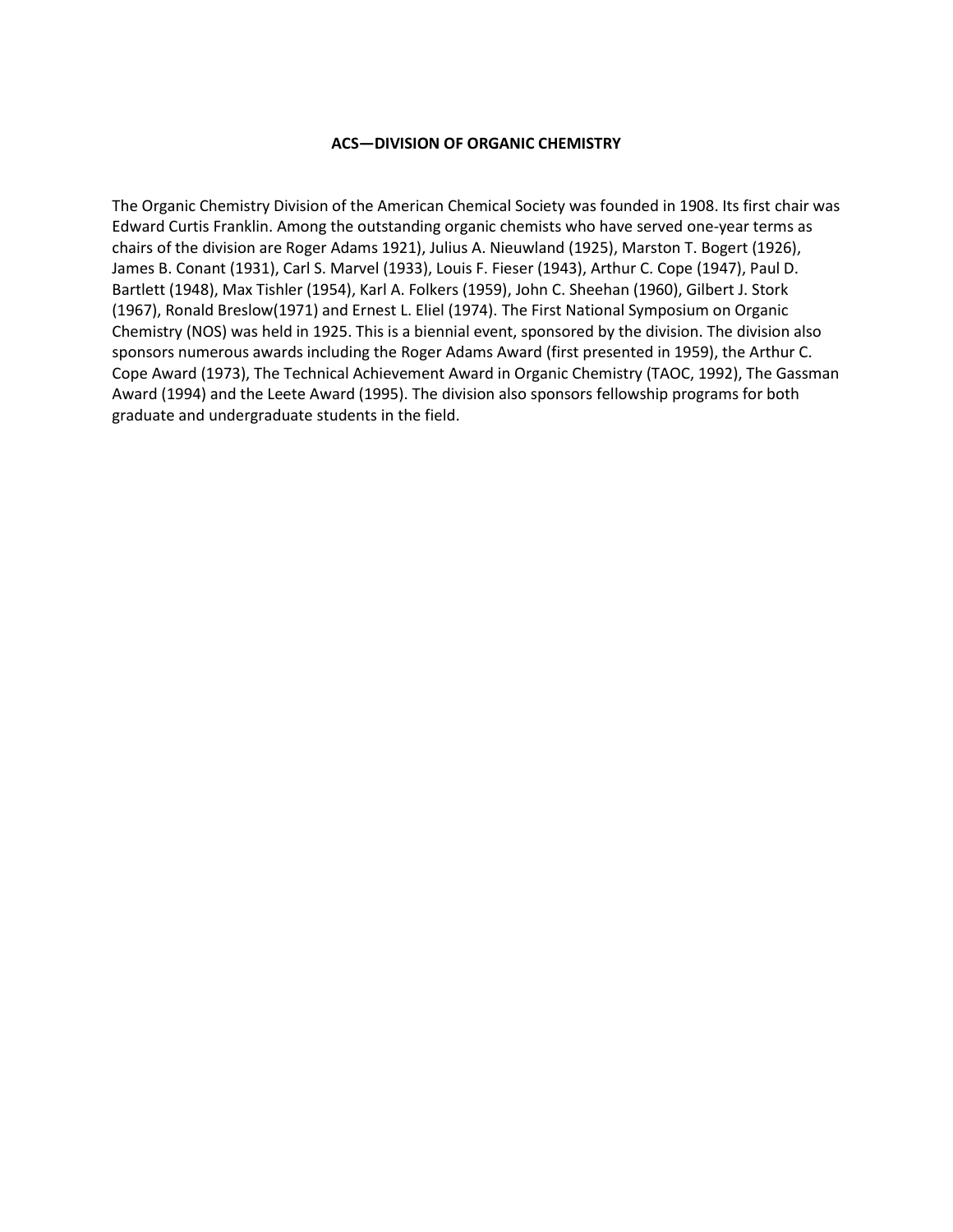#### **SERIES I: ABSTRACTS**

- **Box 1:** ACS National Meeting abstracts— seven bound volumes—1938-1980 National Organic Chemistry Symposia abstracts  $(7^{th}$ -27<sup>th</sup>) - five bound volumes - 1937-1981
- **Box 2:** ACS National Meeting abstracts—loose paperbound copies—1938-1979
- **Box 3:** ACS National Meeting abstracts—loose paperbound copies—1980-1985 National Organic Chemistry Symposia abstracts—loose paperbound copies—1973-1983

## **SERIES II: FINANCE RECORDS**

#### **Box 4: Financial Records—1959-1969**

- 4 / 1 Bank Statements—September 1, 1962-August 31, 1963
- 4 / 2 Bank Statements—September 1, 1963-August 31, 1964
- 4 / 3 Bills Collected and Paid—September 1, 1959-August 31, 1960
- 4 / 4 Bills Collected and Paid—September 1, 1960-August 31, 1961
- 4 / 5 Bills Collected and Paid—September 1, 1961-August 31, 1962
- 4 / 6 Bills Paid—September 1, 1962-August 31, 1963
- 4 / 7 Bills Paid—September 1, 1963-August 31, 1964
- 4 / 8 "Books" September 1, 1954-September 1, 1955 [handwritten lists of deposits, expenses, etc.]
- 4 / 9 "Books" 1956-1957
- 4 / 10 "Books" 1957-1958
- 4 / 11 "Books" 1958-1959
- 4 / 12 Deposit Slips and Lists—September 1, 1959-August 31, 1960
- 4 / 13 Deposit Slips and Lists—September 1, 1960-August 31, 1961
- 4 / 14 Deposit Slips and Lists of Names—September 1, 1962-August 31, 1963
- 4 / 15 Deposit Slips and Lists of Names—September 1, 1963-August 31, 1964
- 4 / 16 Financial Records—September 1, 1959-August 31, 1960
- 4 / 17 Financial Records—September 1, 1960-August 31, 1961
- 4 / 18 Financial Records—September 1, 1961-August 31, 1962
- 4 / 19 Financial Records—September 1, 1962-August 31, 1963
- 4 / 20 Financial Records—September 1, 1963-August 31, 1964
- 4 / 21 Financial Records—September 1, 1964-August 31, 1965
- 4 / 22 Financial Records—1966-1967
- 4 / 23 Financial Statements and Records 1968
- 4 / 24 Financial Records 1969

#### **Box 5: Financial Records—1960-1979**

- 5 / 1 Financial Records 1970
- 5 / 2 Financial Records 1971
- 5 / 3 Financial Records 1972
- 5 / 4 Financial Records 1973
- 5 / 5 Financial Records 1974
- 5 / 6 Financial Records 1975
- 5 / 7 Financial Records 1976
- 5 / 8 Financial Records 1978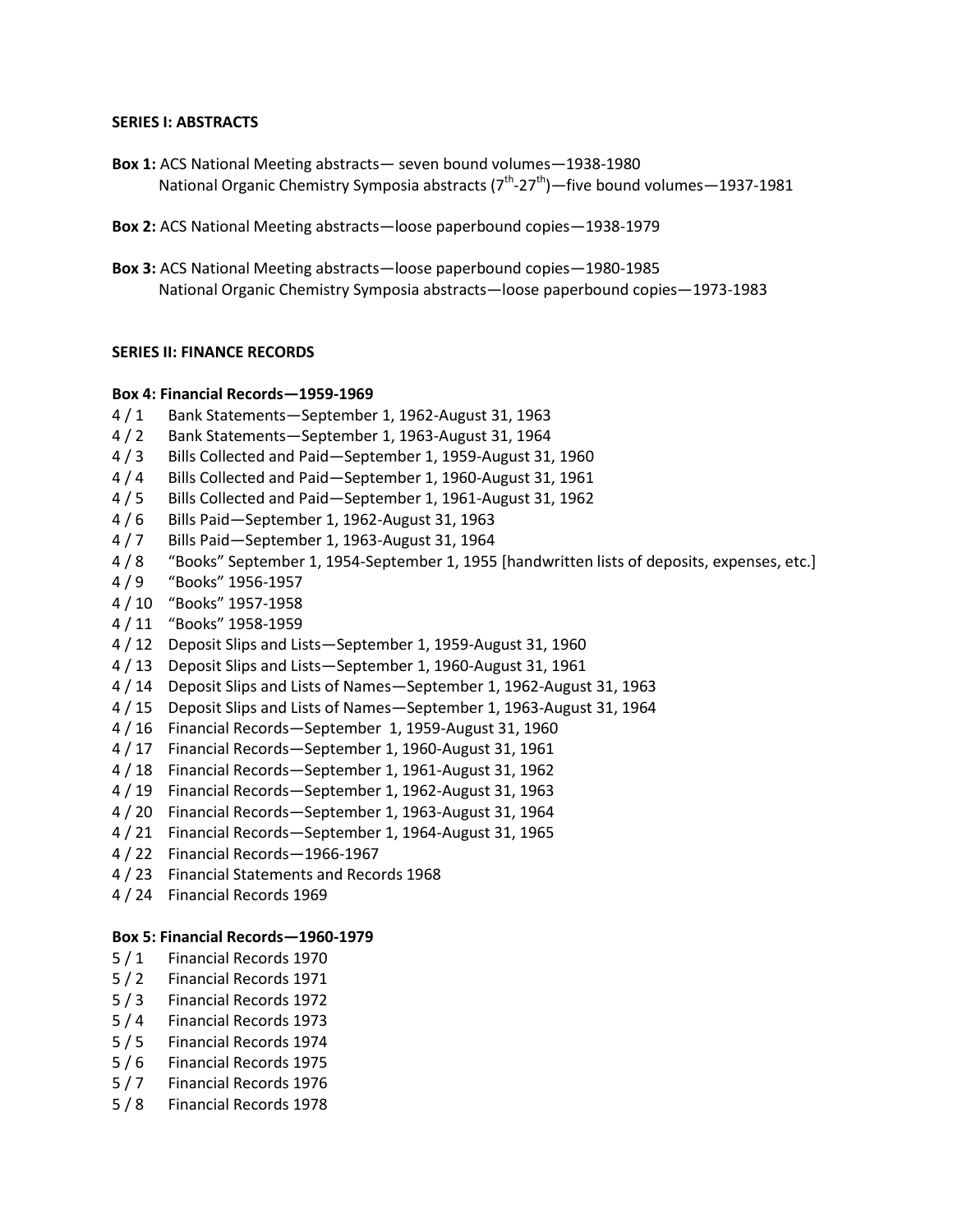- 5 / 9 Financial Records 1979
- 5 / 10 Financial Reports (Annual) 1972 and previous years (Folder 1 of 2)
- 5 / 11 Financial Reports (Annual) 1972 and previous years (Folder 2 of 2)
- 5 / 12 Financial Statements-Expenditures—1965-1966
- 5 / 13 Harvard Trust Deposits—September 1961-August 1962
- 5 / 14 Harvard Trust—Past Harvard Trust Statements—1960-1962
- 5 / 15 Income Tax Correspondence (Folder 1 of 2)
- 5 / 16 Income Tax Correspondence-filed forms (Folder 2 of 2)
- 5 / 17 Proposed Budgets--1975
- 5 / 18 Withholding Tax Statements

## **SERIES III: MANUALS OF PROCEDURE**

(These "manuals," which were kept by the various Secretary-Treasurers of the division, are in fact large ledger-books having the appearance of scrap-books. There are forms, reports, internal memos and other useful divisional documents taped to the blank pages of the books. As the tape has begun to dry out and yellow the books are quite fragile and should be handled with care.)

#### **Box 6:** Manuals of Procedure—1934-1964

- 6 / 1 Manual of Procedure 1934-1939 (kept by Ralph L. Shriner)
- 6 / 2 Manual of Procedure 1939-1944 (kept by Arthur C. Cope)
- 6 / 3 Manual of Procedure 1944-1949 (kept by Ralph W. Bost)
- 6 / 4 Manual of Procedure 1950-1954 (kept by Nelson J. Leonard)
- 6 / 5 Manual of Procedure 1955-1959 (kept by William E. Parham)
- 6 / 6 Manual of Procedure 1959-1964 (kept by Herbert O. House)

## **SERIES IV: COMMITTEES & OFFICERS**

## **Box7: Executive Committee**—1959-1978

- 7 / 1 Executive Committee Records Before 1963—1959-1962
- 7 / 2 Agendas & Minutes of the Executive Committee 1963-1968
- 7 / 3 Agendas & Minutes of the Executive Committee 1969-1973
- 7 / 4 Agendas & Minutes of the Executive Committee 1974-1978
- 7 / 5 Agenda of Executive Committee Meeting, New York City, August 23, 1981
- 7 / 5b Minutes of Executive Committee Meetings—2003-2010

## **Nominating Committee**

7 / 6 Nominating Committee—1954-1981

# **Planning Committee**

- 7 / 7 Planning Committee—1959-1960 **Division Chair**
- 7 / 8 Edwin Vedejs—2003

## **Office of the Secretary**—1960-1964, 1978-1980

- 7 / 9 Office of the Secretary—1960-1963
- 7 / 10 Office of the Secretary—1963-1964
- 7 / 11 Office of the Secretary—1978-1980 ["Joint-Sponsorship / Co-Sponsorship"]
- 7 / 12 Office of the Secretary—1981-1983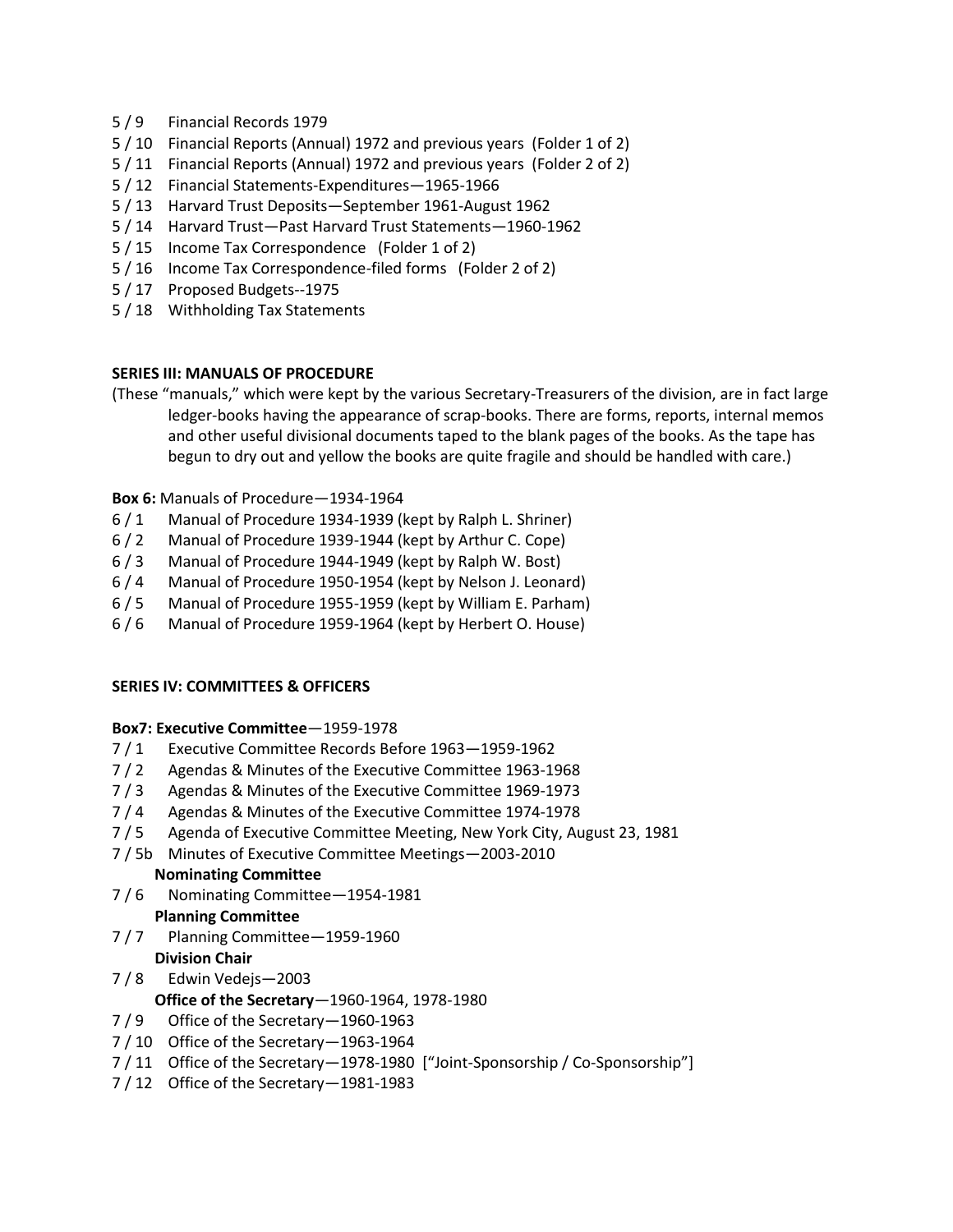#### **SERIES V: MISCELLANEOUS ORGN RECORDS**

- **Box 7:** Miscellaneous ORGN Records
- 7 / 13 Bylaw Revisions—1978-1981
- 7 / 14 Membership List—1981

## **SERIES VI: MEETINGS, CONFERENCES & SYMPOSIA**

- **Box 8:** Meetings, Conferences and Symposia—1973-1979 / Reports on Older Symposia
- 8 / 1 Organic Symposium 1973-Speakers—finance reports, Minutes, etc. kept by Nicholas Turro
- 8 / 2 Dallas, Texas-April 1973—correspondence, agenda, program book—1973
- 8 / 3 166<sup>th</sup> ACS Meeting, Chicago-August 1973—program book and abstracts—1973
- $8/4$  1<sup>st</sup> Organic Conference, Cape Cod, October 1973—correspondence and conference statistics— 1973
- 8 / 5 ACS-Los Angeles Meeting, April 1-5, 1974—typed program, abstracts and correspondence— 1973
- 8 / 6 Centennial Symposium, Atlantic City, September 1974—correspondence, program book and finance report—1974
- 8 / 7 Philadelphia, April 1975—correspondence, program book and abstracts—1974-1975
- 8 / 8 2<sup>nd</sup> Organic Conference, Pocono Manor, PA, April 1975—correspondence and program—1974
- 8 / 9 3<sup>rd</sup> Program Coordination Conference, Chicago 1975 (INSA III) correspondence and minutes 1975-1976
- 8 / 10 Symposium on Natural Products and Organic Syntheses, Mexico City, December 1-5, 1975 correspondence, abstracts and program—1975
- 8 / 11 24th National Organic Symposium, June 1975—correspondence and program—1974-1975
- 8 / 12 ACS Meeting, Chicago, Summer 1975—correspondence and program—1974-1975
- 8 / 13 Centennial ACS Meeting, New York, April 1976—correspondence and program—1974-1976
- 8 / 14 San Francisco, August 30-September 3, 1976—correspondence, program and final report—1975
- 8 / 15 PCC Conference 1977—correspondence and program—1977
- 8 / 16 ACS Spring Meeting-New Orleans, 1977—correspondence and program—1976-1977
- 8 / 17 ACS Chicago 1977—correspondence and program—1975-1977
- 8 / 18 Proposed Joint CIC-ACS Meeting in Montreal-1977—correspondence—1976 [Declined due to proximity to ACS-New Orleans Meeting.]
- 8 / 19 25th National Organic Symposium-Morgantown, June 1976—correspondence—1975-1976
- 8 / 20 26th National Organic Symposium-Tucson, June 1977—correspondence—1977-1980
- 8 / 21 ISNA III-Breslow—correspondence, program, attendee list and abstracts—1977-1978
- 8 / 22 Anaheim Meeting—correspondence, minutes, program, abstracts—1977-1978
- 8 / 23 Miami Meeting—correspondence and minutes—1977-1978
- 8 / 24 Symposium Abstracts—correspondence and invoices—1977-1981
- 8 / 25 Kipping Award—correspondence—1977-1981
- 8 / 26 Roger Adams Award—correspondence.—1977-1981
- 8 / 27` Agenda for Fall Meeting-September 1978—agenda and correspondence—1978-1979
- 8 / 28 Honolulu Meeting, April 1, 1979—correspondence, agenda, Minutes—1979-1980
- 8 / 29 PCC-1979 (Crosby Corey Gilman), St. Louis, MO, June 1979—correspondence, tentative agenda, attendee list and summary report—1979-1980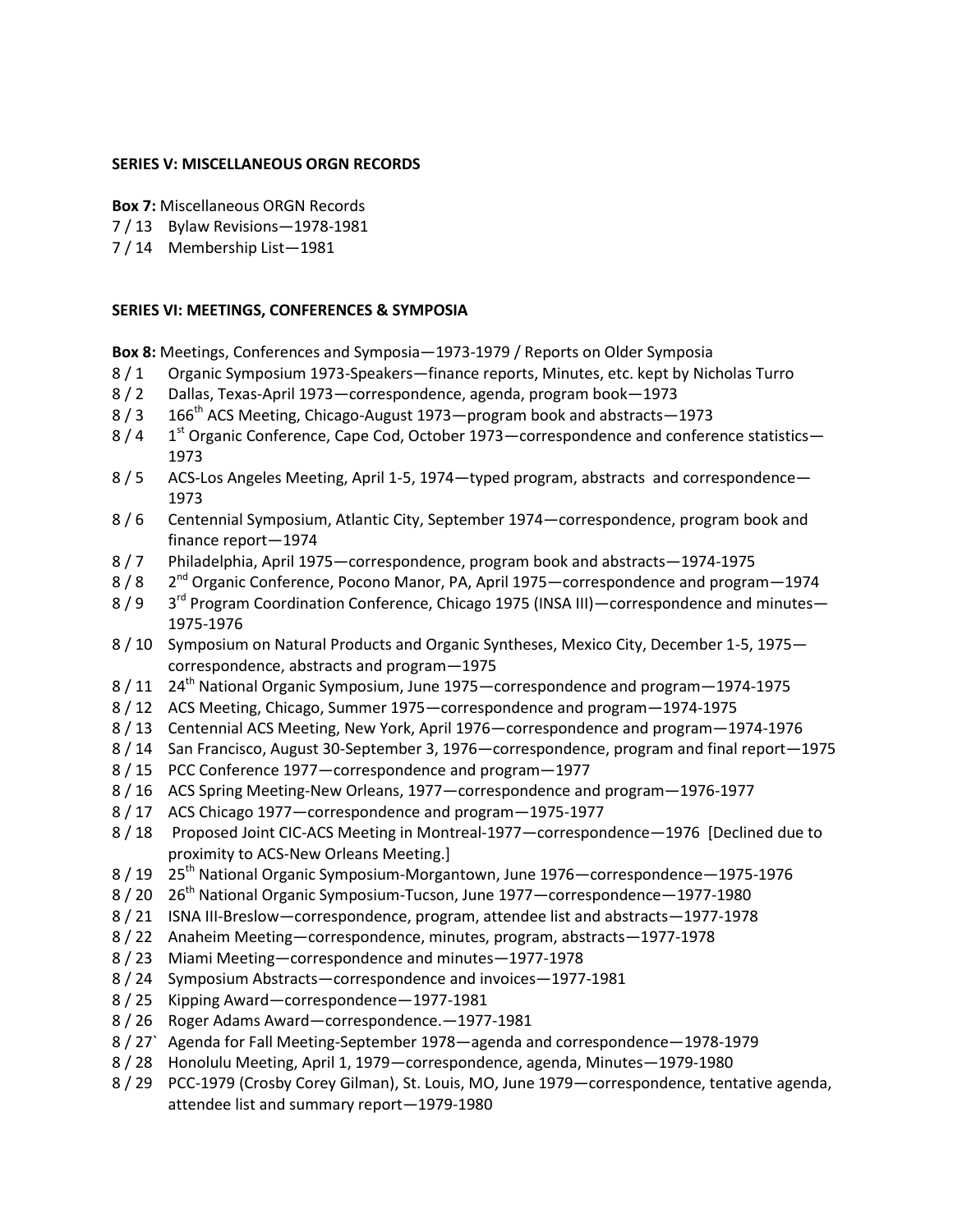#### **Reports on Older Symposia**

8 / 28 Reports on Older Symposia—1955-1972

**Box 9:** Meetings, Conferences and Symposia—1980-

- 9 / 1 Houston Executive Committee Meeting-1980—correspondence, Minutes, etc.—1979-1980
- 9 / 2 179<sup>th</sup> ACS National Meeting, Houston, TX, March 23-28, 1980—correspondence, program, attendance reports—1979-1980
- 9 / 3 Mateos Mexican Symposium—correspondence—1979-1980
- 9 / 4 Executive Committee Agenda-San Francisco, August 24, 1980—correspondence, agenda, Minutes—1979-1980 [Incl. materials regarding location switch to Las Vegas and some withdrawn papers.]
- 9 / 5 Session Chairmen-San Francisco— correspondence, attendee list, response cards—1980
- 9 / 6 "Ultimate Carcinogens"-Katznellenbogen Symposium—correspondence, attendee list, program—1979-1980
- 9 / 7 "Chemistry of Strained Rings"-Padwa Symposium—correspondence, program, abstracts—1980
- 9 / 8 Organosillicon Symposium-T. Barton—correspondence, attendee list—1979-1981
- 9 / 9 Liotta Symposium-Houston, 1980—correspondence—1978-1979
- 9 / 10 Gschwend Symposium-Houston, 1980—correspondence, program, report—1978-1980
- 9 / 11 Session Chairmen-Houston Meeting—correspondence, attendee list, response cards—1979- 1980
- 9 / 12 Houston Meeting, March 1980—correspondence, program—1979-1980
- 9 / 13 Myers Symposium-San Francisco, 1980—correspondence, program—1979-1980
- 9 / 14 San Francisco Program 1980—correspondence, registration requests—1979-1980
- 9 / 15 Woodward Symposium-Program—correspondence, abstracts, registration requests—1979 1981
- 9 / 16 Woodward Symposium-Speakers—correspondence—1980-1981
- 9 / 17 3rd IUPAC Synthesis-June 1980—correspondence—1978-1979
- 9 / 18 5<sup>th</sup> IUPAC Conference-August 1980—correspondence, program and abstracts-1978-1980
- 9 / 18 1981 IUPAC Conference—correspondence and program—1980
- 9 / 19 QUIN Phosphorous Symposium 1981—correspondence—1979
- 9 / 20 Transition States Symposium—correspondence—1981
- 9 / 21 Levy NMR Symposium-Atlanta Meeting, 1981—correspondence—1980-1981
- 9 / 22 Atlanta Chairmen—correspondence—1980-1981
- 9 / 23 Treasurer's Report from Other Divisions—correspondence and report—1980-1981
- 9 / 24 Atlanta Papers—correspondence and abstracts—1980-1981
- 9 / 25 Atlanta Agenda—correspondence—1980-1981
- 9 / 26 28<sup>th</sup> National Organic Chemistry Symposium, Bozeman, MT, June 19-23, 1983—information packet—1983 [two copies]
- 9 / 27 International Solvent Extraction Conference 1983—correspondence, conference info.—1979- 1980
- 9 / 28 Invitations to Organic Chemistry Symposia—correspondence—1961-1974

## **SERIES VII: DIVISION PUBLICATIONS**

Box 10: ACS Organic Division Newsletters (printed from website files; "1997" is missing) 10 / 1 Fall 1995